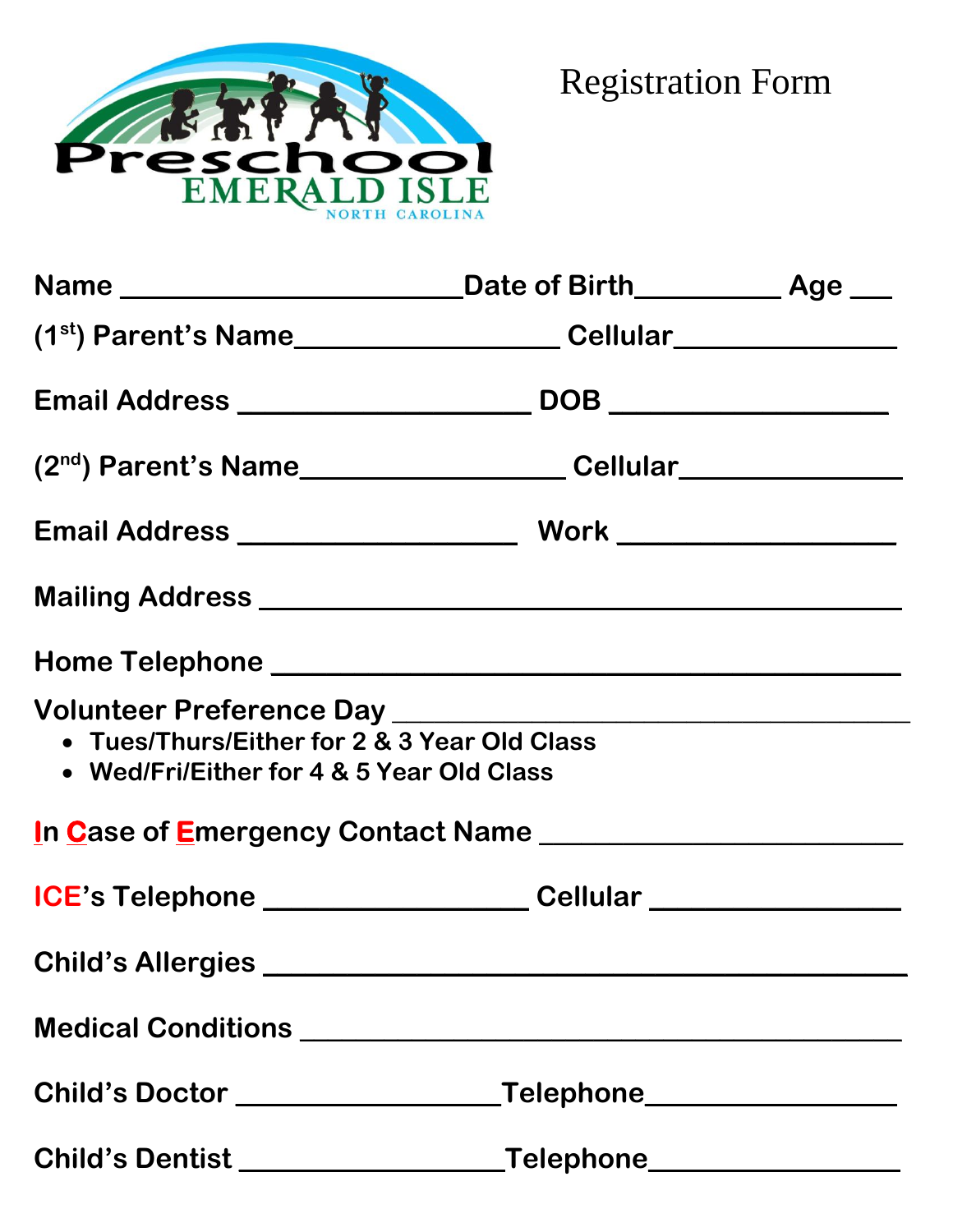**(OVER)**

**Insurance Company & Policy Number** 

**If you wish to authorize an individual to pick up your child, please list them below:**

**\_\_\_\_\_\_\_\_\_\_\_\_\_\_\_\_\_\_\_\_\_\_\_\_\_\_\_\_\_\_\_\_\_\_\_\_\_\_\_\_\_\_\_\_\_\_\_\_\_\_\_\_\_\_\_\_\_\_\_\_\_\_**

| © Name                                             |
|----------------------------------------------------|
| Relationship to Child_________________             |
|                                                    |
| <b>Relationship to Child</b> Relationship to Child |
| © Name_____________________________                |
| <b>Relationship to Child</b>                       |

## **WAIVER AND RELEASE**

**I agree that the operator may authorize the physician of his/her choice to provide emergency care in the event that neither the parent, the child's doctor nor other specified person can be contacted immediately.**

**Furthermore, I do hereby and forever discharge the participants, instructors and administrators of the Town of Emerald Isle and the Emerald Isle Parks & Recreation Department of any and all actions, claims and demands for or by reason of any damage, loss or injury which hereafter may be sustained.**

**A \$125 non-refundable cash or check deposit is due when your child is accepted into the program. Your child's spot will not be reserved until payment is received. This deposit is non-refundable, but will be applied to your child's first month of tuition. The deposit will not be returned should you forfeit your child's space in the program. Sorry, no exceptions.** 

**Parent's Signature \_\_\_\_\_\_\_\_\_\_\_\_\_\_\_\_\_\_\_\_\_\_\_\_\_\_\_\_\_\_\_\_ Date \_\_\_\_**

**Office Use Only:**